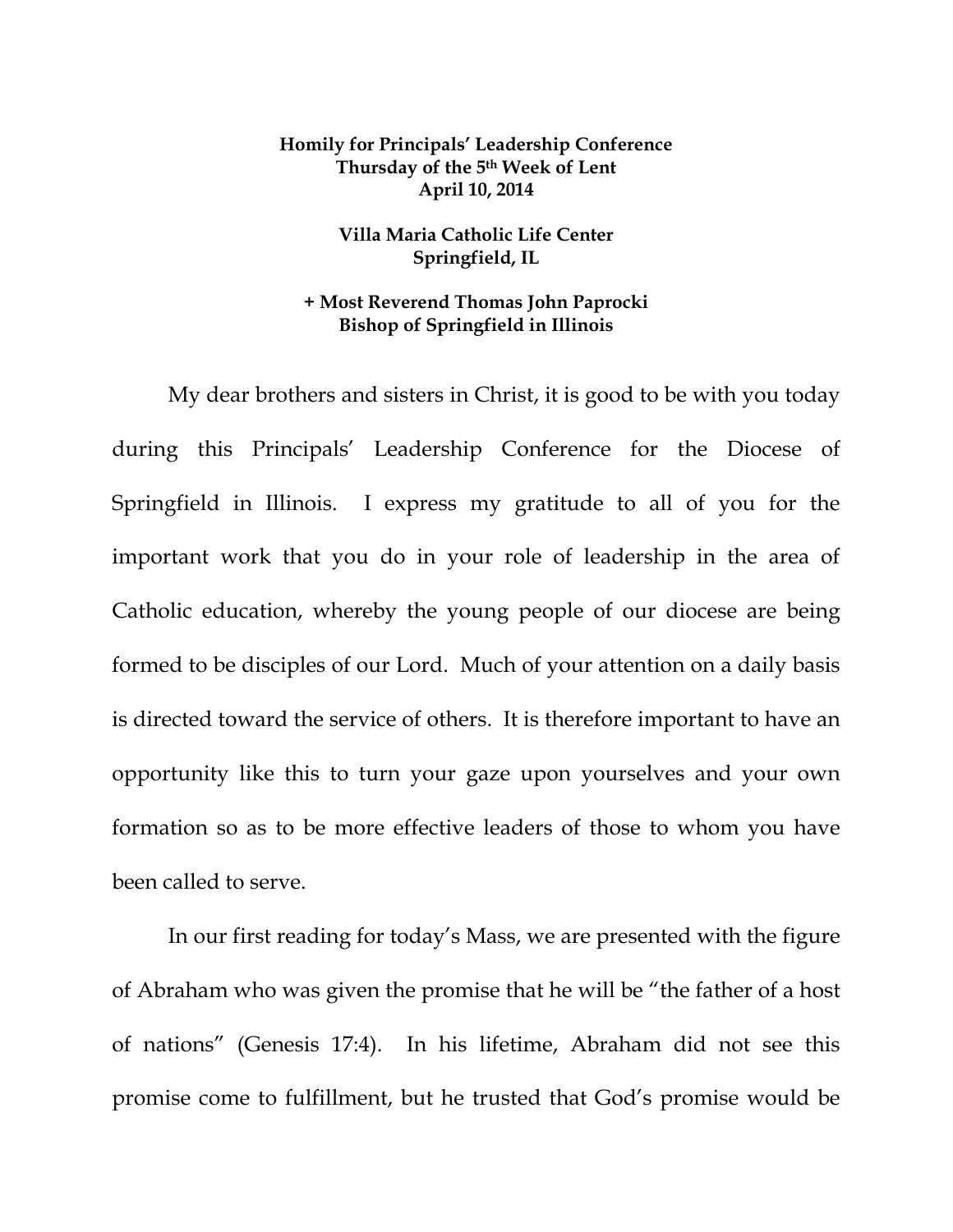accomplished and he therefore accepted his role as being the early leader of God's people in their journey toward the realization of that promise. There are a couple of parallels that I would like to reflect on from this story of the call of Abraham that apply to the role of leadership that all of you have been called to undertake in your roles as Catholic principals.

One point of comparison is to be found in the standard by which we lead. After promising to multiply the offspring of Abraham, God instructs Abraham on how it is that he is to lead the people when He tells Abraham: "For your part, you and your descendants after you must keep my covenant throughout the ages" (Genesis 17:9). Abraham is expected to be obedient to a plan that is not his own, to submit to the one who called him, trusting that his fidelity to that plan would bring the promise to completion.

There can be the temptation when one has been given the role of leadership in any context to claim ultimate authority and operate solely on the agenda of their choosing. Leadership as a principal is not immune to such temptations. It is therefore helpful to be reminded that your leadership as principals, especially of Catholic schools, is to always be guided by the standard of our Catholic faith. As with Abraham who

2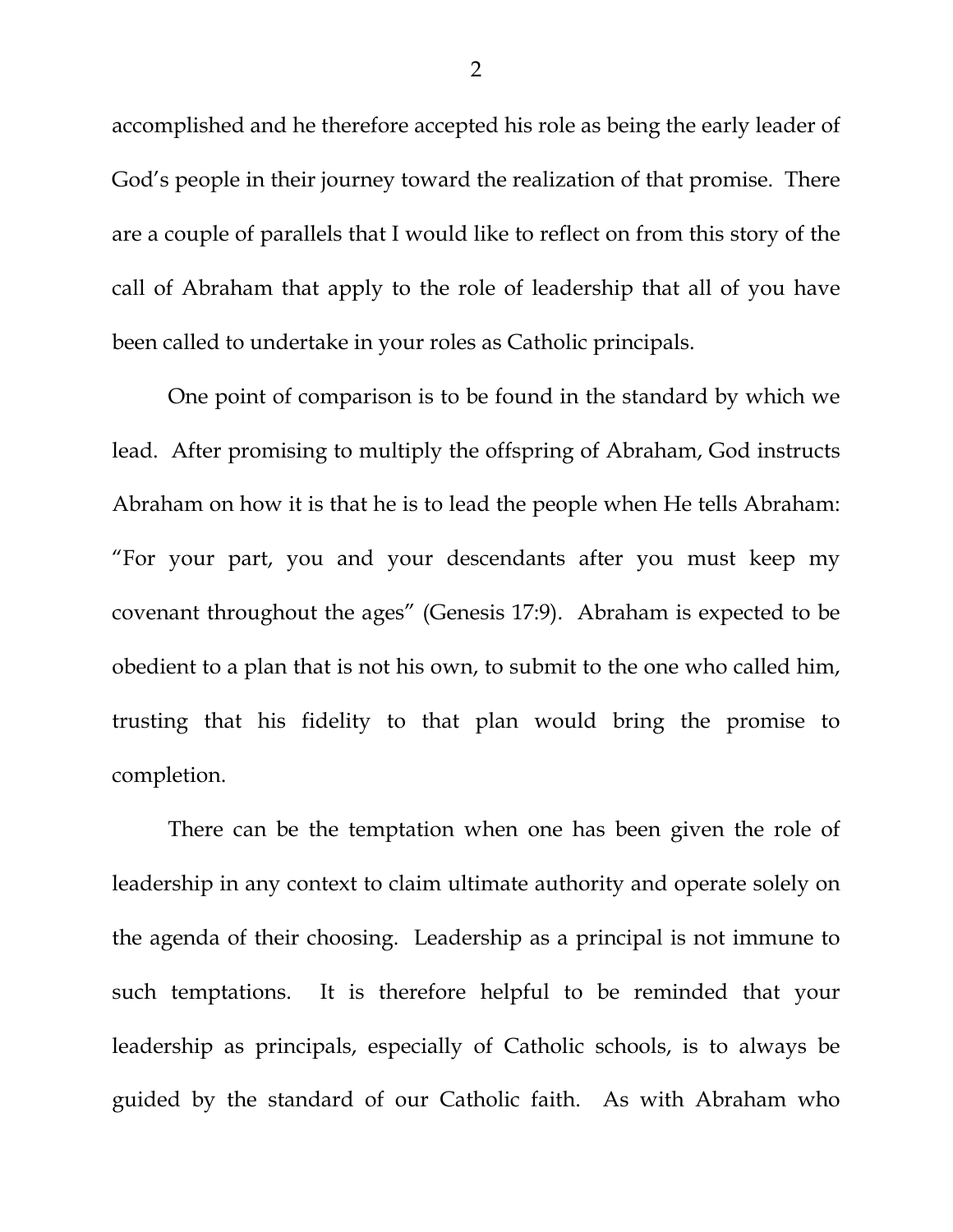operated under the laws of the covenant, so too should we always operate under the guidance of the laws of our faith.

Obedience to the teachings of our faith are not restrictive to our leadership, but rather a safeguard to ensure that we are leading correctly in our service to others and the Church. Our schools might be quite successful in various areas, such as academic recognition, athletic excellence, and community service. If, however, we do not remain faithful to the full teachings of the Church in how we form our children or in how we run our schools, we are not exercising our leadership to the fullness of what is intended or expected.

Abraham again serves as a model for us in that he remained obedient to God, even to the point of being willing to sacrifice his son, knowing that the Lord would continue to reward him for his faithfulness. At times, it can be a challenge to live our Catholic identity fully due to the resistance of our society and, in many cases, resistance from students and parents. As leaders, we are invited to imitate the faith of Abraham and remain obedient, trusting that the Lord will not abandon us, but will rather reward us for our fidelity of doing what is right, even in difficult circumstances. As with Abraham, we might not see the benefits immediately, but we trust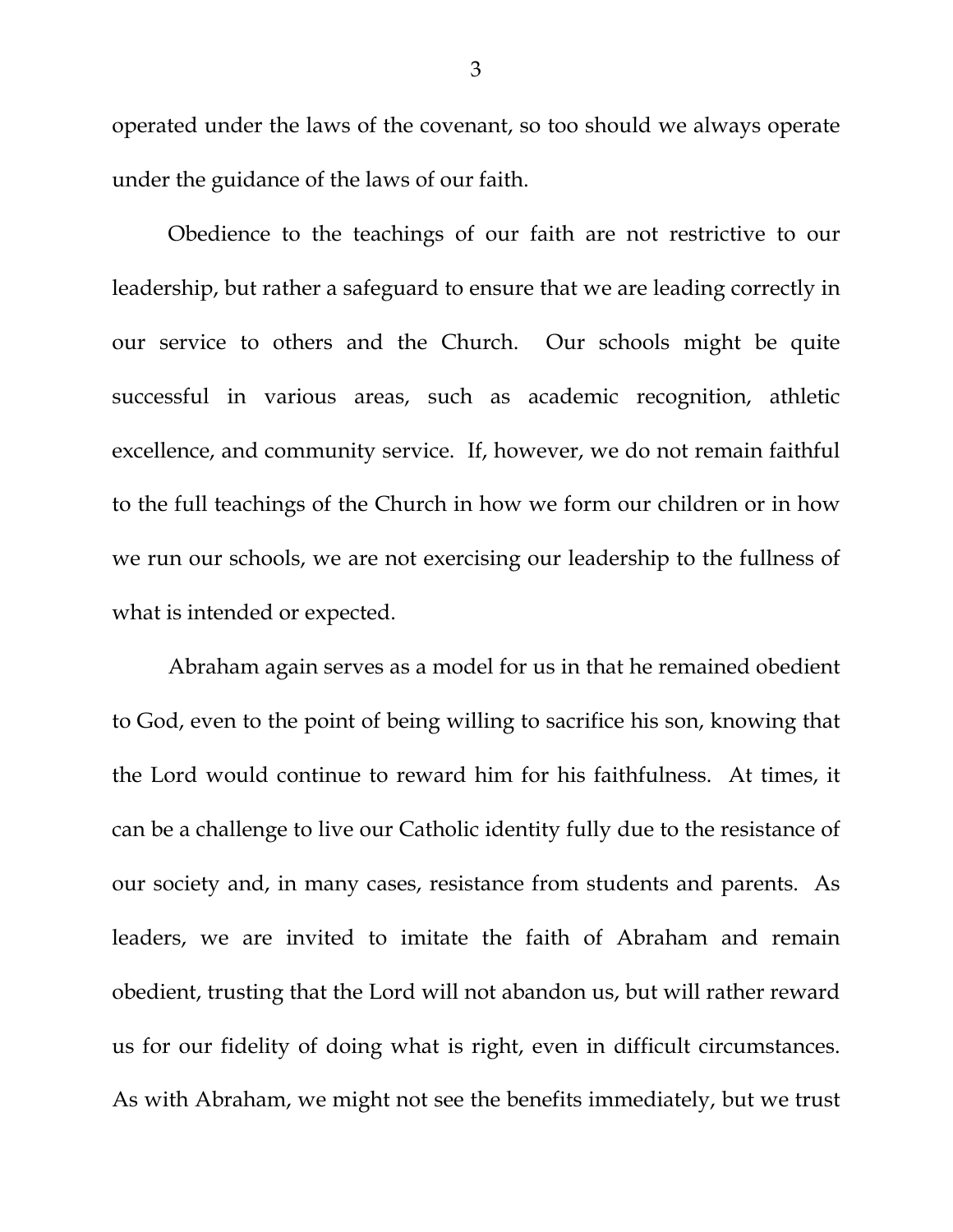that our obedience will clear the path for God's work to continue into the future for our schools.

This brings me to the second parallel with the example of Abraham as a leader. As I mentioned earlier, Abraham did not live long enough to see the number of his descendants become "as numerous as the stars in the sky" (Genesis 26:4) as promised by God, but he trusted that God would be true to that promise. Out of that trust flowed the obedience which we just considered. The fruits of that obedience would continue for generations to come and continues even to this day as we identify Abraham as our "father in the faith" (Eucharistic Prayer I).

It is helpful for you, as Catholic school principals, to consider how the fruits of your obedience to the Catholic faith will impact the future of the Church. When we look at an individual school, we might think that the number is not all that large. But, if you consider the number of students who have been formed in your school in the past and then how many interactions those students have with others in their lives, the number becomes very large. There is a great opportunity to make a significant impact on a number of lives that far exceeds the students who fill the seats of our schools. By remaining faithful to Catholic identity and the full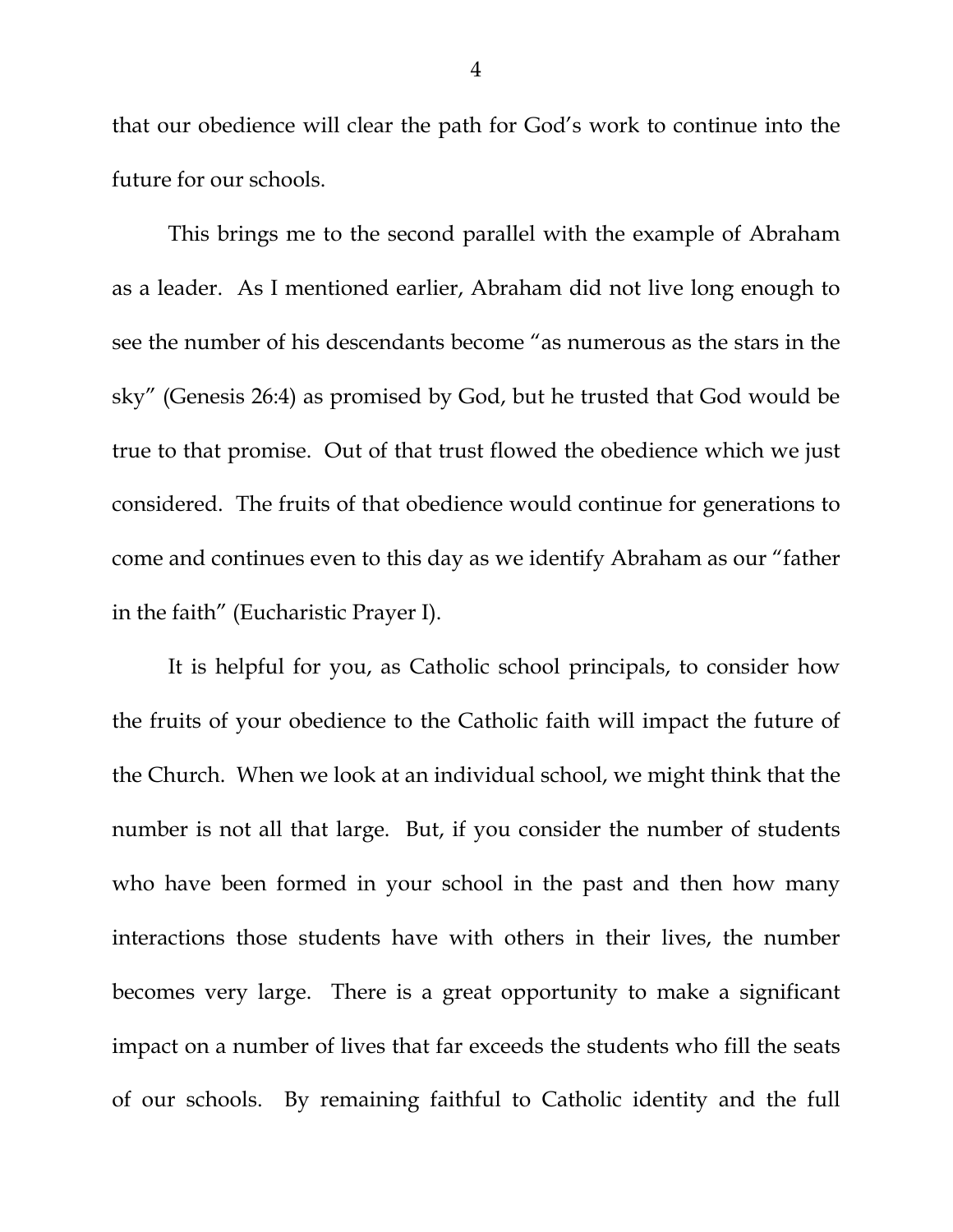teachings of the Church, you are preparing those disciples who will carry forth the gift of their faith and spread it throughout their community and even throughout the world.

The reality of the impact that our schools can have to touch so many people can be both exciting and intimidating at the same time. There is much expected of you as principals in ensuring that there is an environment that is conducive to the formation of our youth that is both authentic and faithful. The importance of this cannot be minimized and should never be treated as optional or secondary in any way. With that responsibility, though, comes the grace necessary to fulfill that which has been entrusted to you. It is important to pray constantly for the gifts of the Holy Spirit to guide you in your role of leadership, seeking the knowledge, understanding, and wisdom to know what is right, then asking for the fortitude necessary to put that into practice, even when we know it will be unpopular or difficult. By not backing off from what is right, the Lord will bless us and our students in ways that we may never see, but in ways that we trust will work for the betterment of our students, our schools, and our Church, as we all strive to remain faithful to Him and His Church on our journey toward Heaven.